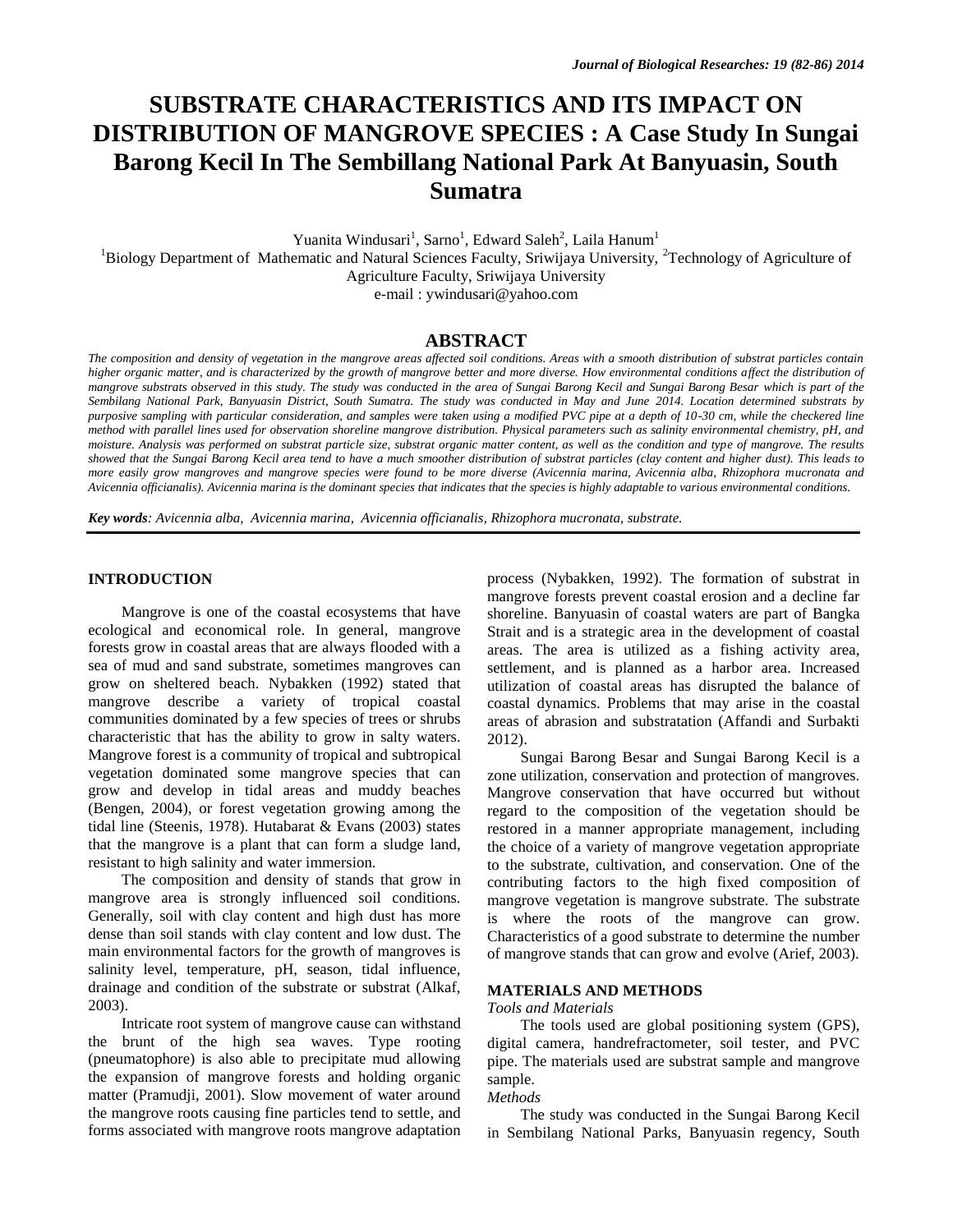Sumatra. Analysis of substrat and organic content or nutrients carried in Laboratory of Soil, Agriculture Faculty, while the identification of mangrove conducted at the Laboratory of Ecology, Biology Department, Mathematics and Natural Sciences Faculty, University of Sriwijaya, Indralaya.

Research and plot location determined by purposive sampling based on regional characteristics and vegetation conditions. The plot was used to observe the condition of the mangrove, type, density, and the importance of mangroves. In each study site was made 3 plots (Figure 1).

The substrate was taken by purposive sampling in each plot using PVC with depth of  $\pm$  10-30 cm (Indah *et al*., 2008). Mangrove conditions observed by density, frequency, dominance and importance value index. The method used is transect method (Kusmana 1997) (Figure 2).

| Location | <b>Plot</b>  | Ordinate                      |
|----------|--------------|-------------------------------|
|          |              | $02^0$ 09' 50,1" LS           |
| Barong   |              | $104^0$ 54' $17.3$ " BT       |
| Kecil    | $\mathbf{H}$ | $02^0 09' 50,1''$ LS          |
| River    |              | $104^{\circ}$ 54' $16.6$ " BT |
| Area     | Ш            | 02 $^{0}$ 09' 49,0" LS        |
|          |              | $104^{\circ}$ 54' $15.3$ " BT |



Figure 1. Location of research sampling and ordinate point



Figure 2. Transect Method

## *Analysis of substrate texture fraction*

Percentage fractions were analyzed using Shepard triangle (Indah *et al*., 2008; Putra, 2010). Corner points indicates the percentage of one faction and each edge represents the percentage weight of each fraction (Figure 3).



#### *Analysis of Organic Materials*

Organic matter observed is C, N, Mg, K, Ca, and P. *Condition and type of Mangroves*

Mangrove species observed by density, relative density, frequency, relative frequency, dominance, and relative dominance. Important value is the sum value of the relative density, relative frequency and relative dominance (Kusmana, 1997).

## **RESULT**

## *Fraction substrate*

Table 1 shows the characteristics of mangrove forests in the river substrate Small Barong. Fraction of the substrate in the study area are sand, silt, and clay with varying proportions. The percentage of fractions of sand, silt, and clay is 13.14%; 62.17%; and 26.83%. The percentage of each fraction is shown in Figure 4 a. The condition of the substrate with the type of clay mud is usually occupied by *Avicennia marina*. Mangrove species grow well in high salinity.

The percentage sand, silt, and clay fraction for *Avicennia alba* is 9.88%; 75.62%; and 14.5%. Fraction high dust causes the substrate becomes mud (Figure 4 b). As *A. marina*, *A. alba* is grown in the region with high salinity (coastal areas). *Avicennia officinalis* grown in areas with percentage 10.11% of sand; 75.43% of dust; and 14.46% of clay (Figure 4c). Therefore this kind of *Avicennia* spp. known as a pioneer mangrove.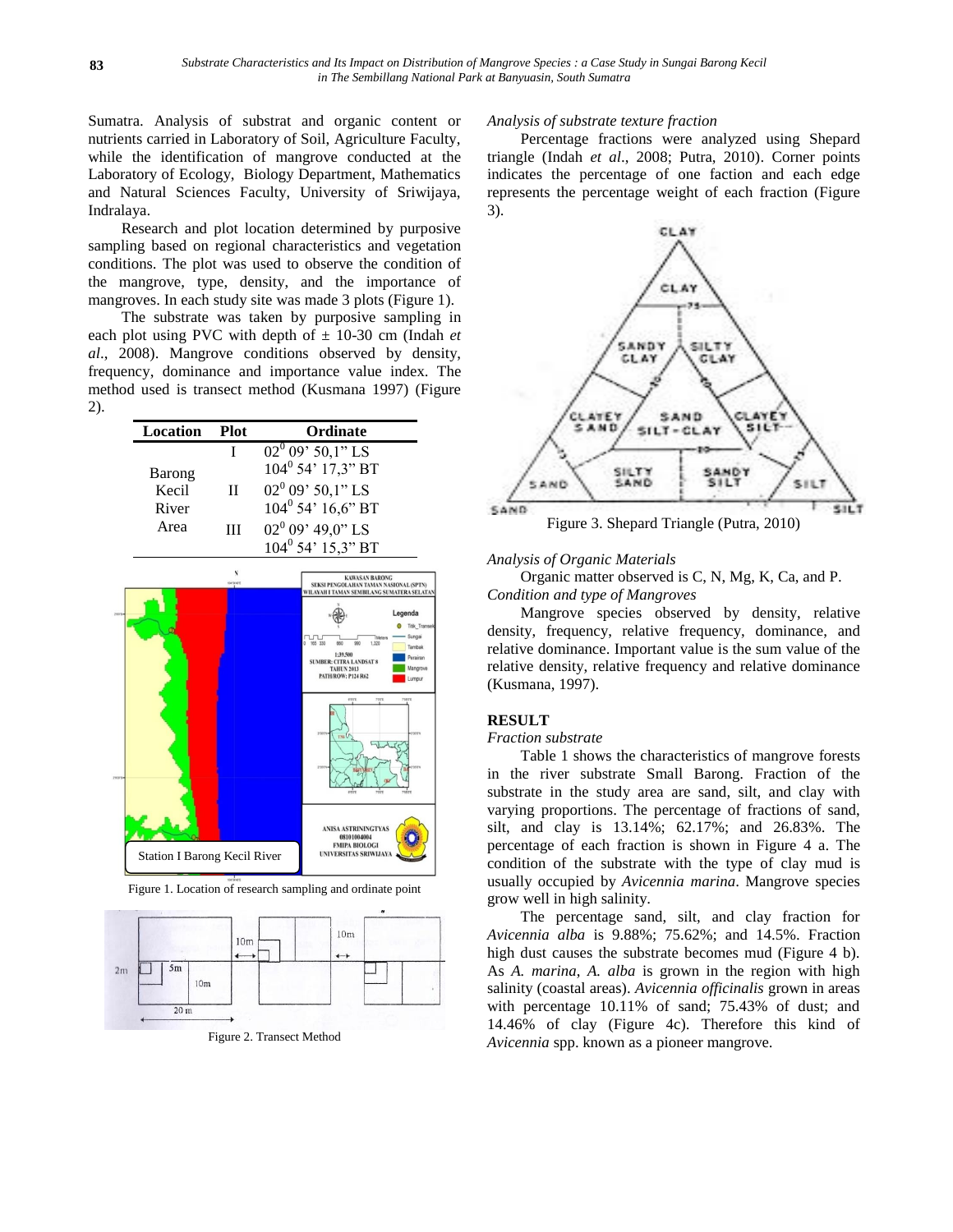

Figure 4. Characteristic Substrat (a) *A. marina*; (b) *A. alba*; (c) *A. mucronata*

|  |  | Table 1. Characteristics substrat of mangrove forest at Sungai Barong Kecil area |
|--|--|----------------------------------------------------------------------------------|
|  |  |                                                                                  |

| Location            | <b>Species of mangrove</b> |       | % Fraction Texture |             |  |
|---------------------|----------------------------|-------|--------------------|-------------|--|
|                     |                            | Sand  | <b>Dust</b>        | <b>Clay</b> |  |
| Sungai Barong Kecil | Avicennia marina           | 13,14 | 62.17              | 26,83       |  |
|                     | Avicennia alba             | 9.88  | 75.62              | 14,50       |  |
|                     | Rhizophora mucronata       | 10,31 | 71.29              | 18,40       |  |
|                     | Avicennia officianalis     | 10,11 | 75.43              | 14,46       |  |

## Table 2. The content of organic matters of mangrove at Sungai Barong Kecil area

|                     |                        | Organic matters $(\% )$ | <b>Nutrients</b> |       |      |       |      |
|---------------------|------------------------|-------------------------|------------------|-------|------|-------|------|
| Location            | <b>Species</b>         | C-organic               | N-total          | P     | K    | Cа    | Mg   |
| Sungai Barong Kecil | Avicennia marina       | 2,73                    | 0,16             | 12.75 | 2,56 | 17,45 | 2,08 |
|                     | Avicennia alba         | 3,00                    | 0.27             | 26,85 | 2,56 | 14,85 | 2,40 |
|                     | Rhizophora mucronata   | 2,85                    | 0.20             | 14,55 | 2.88 | 14,80 | 3.25 |
|                     | Avicennia officianalis | 3,35                    | 0.29             | 24,30 | 2.88 | 14,15 | 2,23 |

Table 3. Salinity, acidity, and humidity at Sungai Barong Kecil area

| Location                          | <b>Environmental</b><br>Sub sampling |     |     |     |     |     |     |
|-----------------------------------|--------------------------------------|-----|-----|-----|-----|-----|-----|
|                                   | factors                              |     | П   | Ш   | IV  |     | VI  |
|                                   | Salinity                             | 16  | 16  | 16  | 18  |     | 15  |
| Estuary of Sungai<br>Barong Kecil | Acidity                              | 6,3 | 6,4 | 6,8 | 6,6 | 6.9 | 6,6 |
|                                   | Humidity                             | 30  | 30  | 12% | 20% | 20% | 20% |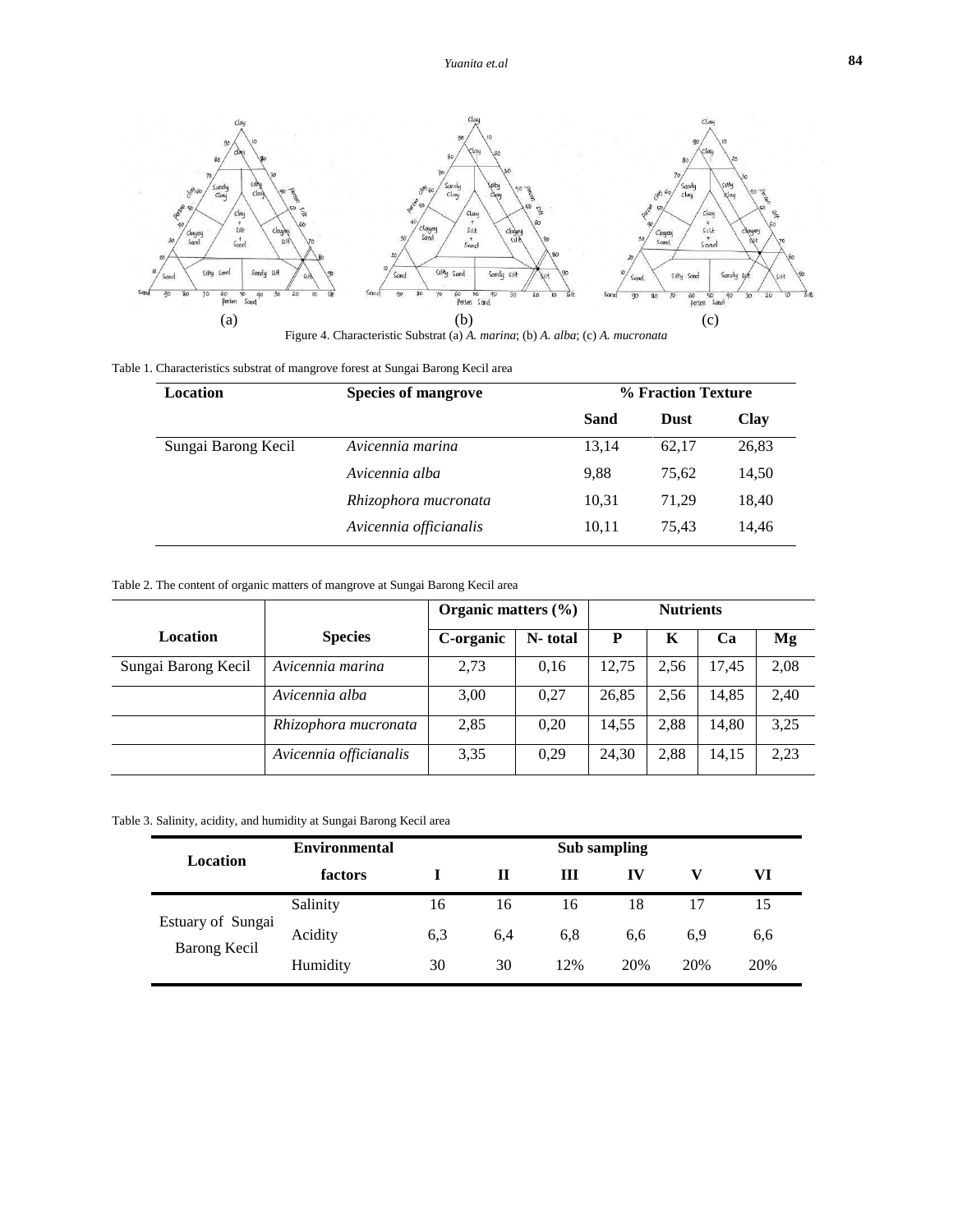*Rhizophora mucronata* found in this region occupies the area with the percentage of 10.31% sand; 71.29% of dust; and 18.40% clay (Figure 5).

Figure 5. Characteristic Substrat of Rhizophora mucronata

*Organic materials* 

Generally, the value of C-organic in the study area is high. The value of the highest C-organic of 3.35% was found in the region occupied by *Avicennia officinalis*. Value of C-organic in the region is 3.00% of *A. alba* and *A. marina* was 2.73%, while the area of *Rhizophora mucronata* is 2.85%. The content of N-total varies between 0.15 to 0.29%. This value is an indication of the level of fertility of the mangrove areas at TNS. The area occupied by *Avicennia alba* and *Avicennia officinalis* tend to have higher value of N-total (0.27% and 0.29%) compared to *Avicennia marina* (0.16%) and *Rhizophora mucronata* (0.20%) area.

Magnesium (Mg) is an element needed in small quantities, but should be available for an important role in plant metabolism. The highest value is 3.25 Mg me / 100 g was found in the area of *Rhizophora mucronata*, and slightly decreased in the region *Avicennia alba* (2.4 me/100g), *Avicennia officinalis* (2.23me/100 g), and *Avicennia marina* 2,08 me/100 g. Phosphorus values varies at each region is 26.85 me /100 g in the *Avicennia alba* area, 24.3 me/100 g in the *Avicennia officinalis*, 12.75 me/100 g in the *Avicennia marina* and 14.55 me/100 g in the area of *Rhizophora mucronata*. Potassium and calcium values varies between 2.56me/100g - 2.88me/100g and 14.15me/100g - 17.45me/100g. Data on the condition of organic matter, salinity, pH and moisture at Sungai Barong Kecil area shown in Tables 2 and 3.

## **DISCUSSION**

Mangrove is a vegetation that can grow on a variation of the substrate (sand, clay, and silt) where the condition of the organic material also varies following the substrate composition. Mangrove generally grows in the mud clay mixed with organic matter, but also found growing in areas

with peat or substrate type with high sand content. (Marcello, 2012). Darmadi et. al., (2012), explains that the characteristics of the substrate determines the life of the mangrove community. Mangrove substrate typically characterized by a wet substrate, high salt content, low oxygen content, particle substrates grainy, and rich in organic matter.

According to Fajar *et. al*., (2013), mangroves grow well in the conditions of the substrate containing gravel, sand, sandy clay, dust, and silt clay on the 4-35 ‰ salinity levels and pH 6-7, and *Avicennia marina* is a mangrove species have high adaptations on the substrate with the type of silt clay.

The root system of breath on the Avicennia officinalis able to hold abrasion and litter easily to decompose and impact on increasing the organic matter content. The content of organic matter on the muddy substrates are generally higher than the content of organic material on a substrate of sand. the porosity of mud causes the organic material can be detained. Kushartono (2004) describes the organic material is a component of substrate of the bottom of waters. Generally the substrate at mangrove areas contain organic materials such as carbon, nitrogen, and phosphorus.

Mangrove area has a typical zoning although the boundary is not clear. Zoning of mangrove affected by the substrate as a growing medium. Halidah and Harwiyandin (2013) describes the mangrove on the the outer zoning usually is dominated *Avicennia* spp. This species has a high adaptability so that it can grow at swamps, muddy shore, and the substrate with a high salt content. Therefore, *Avicennia* spp. often called as a pioneer mangrove.

The high vegetation density increases litter production and process of decomposition of organic matter. Jesus (2012) describes The high C-organic on the mangrove areas affected parts of mangroves a dead, and the leaves or branches that fall. The content of C-organic at mangrove areas usually higher than other areas on land, so that the decomposition of plant and animal waste faster in the region.

The higher content of organic matter in the soil, the higher content of N-total. Nitrogen is one of the important elements that indicate the level of soil fertility. Kushartono (2004) describes the total-N content in the soil is less than 0.01% is an indication of very infertile soil, total-N content between 0,11- 0,15% is an indication of poor soil, and total-N content ranges from 0 , 16 - the 0.20% is an indication of infertile land, while the content of the N-toal> 0.21% is an indication of very fertile soil. Based on substrate criteria in the Sungai Barong Kecil region shows good substrate for supporting the growth of mangroves. The content of magnesium with a value of 0.2% supporting to fertility (Salisburry and Ross, 1985).

Deficiency Mg, P, K, and Ca causing chlorosis, leaf blush, as well as the ends and edges of the leaves are rolling. Deficiency of P causes the canopy becomes dark